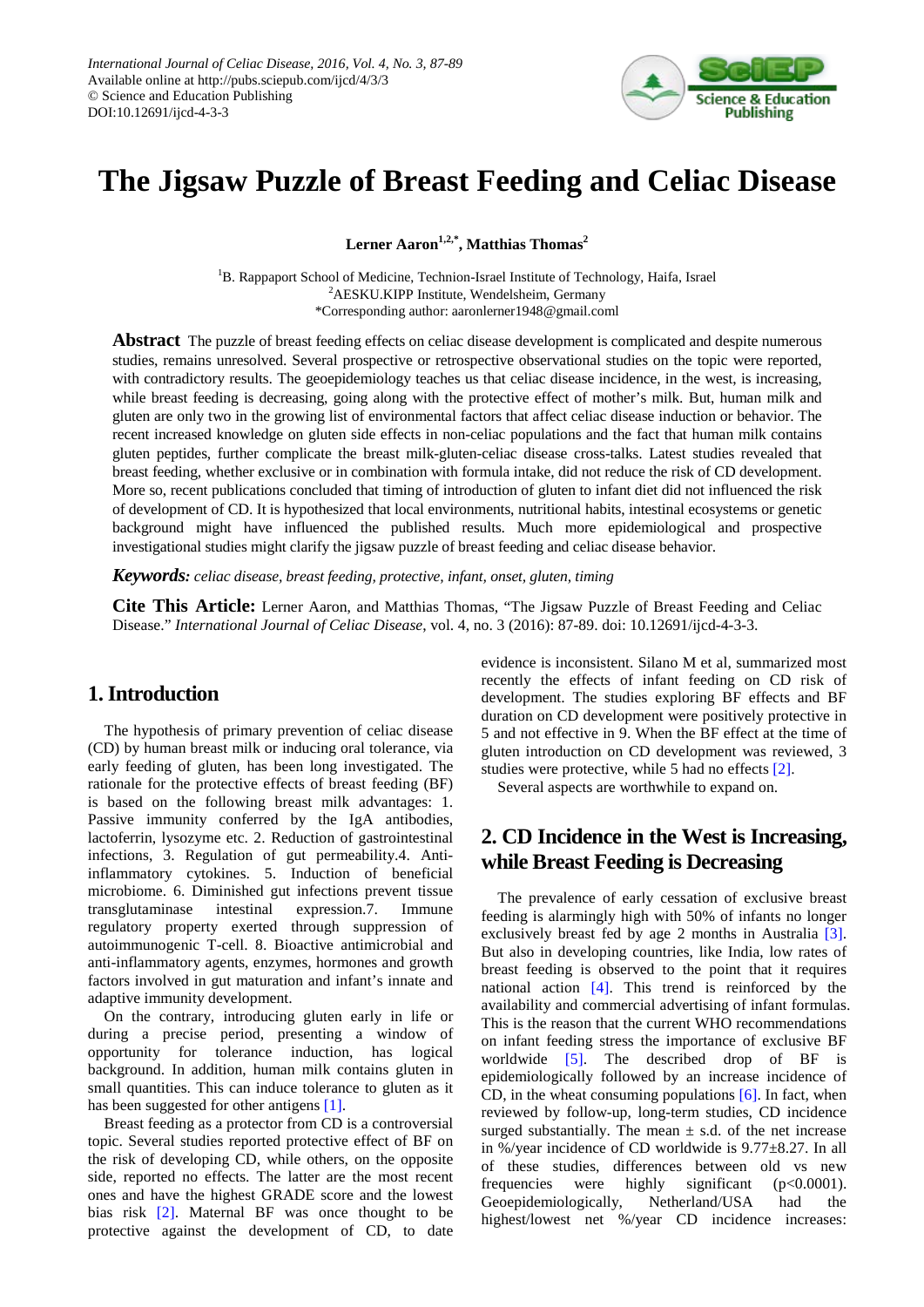$9.23\pm9.64$ ,  $5.0\pm2.09$  respectively. The increases were higher in northern/western countries than in southern/eastern countries [\[6\].](#page-1-5) Those relationship between the drop of BF and the surge in CD incidence are associative, but no causative connection, as yet, has been established.

## **3. Environment and CD Induction/prevention**

Gluten and BF are not the only environmental factors that affect CD. Except for the major role of prolamines in CD induction, multiple environmental factors have been reported as enhancers of the disease. Infections like Rota virus in infants and Campylobacter jejuni in adults are associated with an increased risk of CD [\[7,8\].](#page-1-6) The infectome-autoimmune diseases relationship is congruent with the hygiene hypothesis, which states that decreased exposure to microbes may be driving the rise of autoimmune diseases. Additional environmental factors that have been associated with increased risk for celiac disease include: increased amount of gluten ingestion, prescription of antibiotics and proton pump inhibitors, elective cesarean section, socioeconomic factors and most recently, maternal iron supplementation to pregnant woman [\[8\].](#page-1-7) Lately, seven industrial food additives were described to abrogate human epithelial barrier function and increase intestinal permeability through the opened tight junction, enhancing the entry of foreign immunogenic antigens and activation of the sub-epithelial immune cascade  $[9,10,11]$ . The most relevant for CD is the microbial transglutaminase that imitate functionally the tissue transglutaminase, in cross-linking gliadin, thus creating a neo-epitope microbial transglutaminase-gliadin complex. This food additive, heavily used in the processed food industry as a "glue of protein" that are rich in glutamine and lysine residue, was found recently to be immunogenic in CD patients [\[9,10,12,13\].](#page-1-8) Given the uncertainty regarding causality, these associations between CD and environment mandate further investigations to test the mechanistic pathways by which modern exposures contribute to the induction of CD.

The other aspect of BF/gluten intake and CD is the growing knowledge of the side effects of gluten in nonceliac or normal populations. In the intestinal ecosystem it impacts the microbiome and increases intestinal permeability. Gluten is immunogenic and cytotoxic, proinflammatory, activates the innate and adaptive immune systems and alters regulatory functions. On the cellular level it increases apoptosis, decreasing viability and differentiation and impacts nucleic acids and glycoproteins synthesis. It has multiple systemic effects as inflammation inducer, enhancer of oxidative stress and impacts epigenetic processes. Finally, animal model's consumption or in vitro application of gluten increases our understanding on those toxic or mal- effects of gluten. (Unpublished data). One wonders if BF alleviates some of those gluten associated side effects.

### **4. What is Known in the Recent Literature?**

A recent meta-analysis by Szajewska et al., evaluating 21 studies, revealed that BF, whether exclusive or in combination with formula intake, did not reduce the risk of CD development [\[14\].](#page-2-0) A recent meta-analysis concluded that BF vs no BF does not affect CD risk, however, late ( $>6$  months) introduction of gluten may be associated with increased risk of CD [\[15\].](#page-2-1)Three recent publications concluded that timing of introduction of gluten to infant diet did not influenced the risk of development of CD by age 3-5 years [\[14,16,17\].](#page-2-0) On the contrary, the TEDDY study showed that the amount of gluten consumed until 2 years of age increases the risk of CD in genetically susceptible children [\[18\].](#page-2-2) Those topics were discussed extensively in recent editorials and reviews [\[19,20,21\].](#page-2-3) Interestingly, taking an example from an animal model, human colostrum and BF had an ameliorative effect against CD in autistic rat[s \[22\].](#page-2-4)

At the end of the day, the jigsaw puzzle of breast feeding and celiac disease is far from being resolved. It seems that, for now, the no effect reports are dominating and add an additional weight to the none-protective wing of the balance of BF and CD interplay. It is suggested that local environments, nutritional habits, intestinal ecosystems or genetic background might have influenced the study's results and conclusions. Much more worldwide epidemiological and prospective investigational studies might clarify the puzzle.

#### **References**

- <span id="page-1-0"></span>[1] Verhasselt V. Neonatal tolerance under breastfeeding influence. Curr Opin Immunol. 2010; 22: 623-30.
- <span id="page-1-1"></span>[2] Silano M, Agostoni C, Sanz Y, Guandalini S. Infant feeding and risk of developing celiac disease: a systematic review. BMJ Open. 2016; 6: e009163.
- <span id="page-1-2"></span>[3] Ayton J, van der Mei I, Wills K, Hansen E, Nelson M. Cumulative risks and cessation of exclusive breast feeding: Australian crosssectional survey. Arch Dis Child. 2015; 100: 863-8.
- <span id="page-1-3"></span>[4] Travasso C. Low rates of breast feeding in India require national action, says report. BMJ. 2015; 351:h4832.
- <span id="page-1-4"></span>[5] WHO infant and young child feeding. Fact sheet N 342. Updated January 2016. www.who.int/mediacenter/factsheets/fs342/en/.
- <span id="page-1-5"></span>[6] Lerner A, Jermias P, Matthias T. The world incidence of celiac disease is increasing: a review. Internat. J. Of Recent Scient. Res. 2015; 7: 5491-5496.
- <span id="page-1-6"></span>[7] Lerner A, Reif S. Nonnutritional environmental factors associated with celiac disease: The Infectome. In: Infections and Autoimmunity. Eds: Shoenfeld Y, Agmon-Levine N, Rose NR. 2nd Ed. Elsevier B.V. Chapter 50. 2015, pages 829-837.
- <span id="page-1-7"></span>[8] Lebwohl B, Ludvigsson JF, Green PHR. The unfolding story of celiac disease risk factors. Clin Gastroenterol Hepat 2014; 12: 632-635.
- <span id="page-1-8"></span>[9] Lerner A, Matthias T. Changes in intestinal tight junction permeability associated with industrial food additives explain the rising incidence of autoimmune disease. Autoimmun Rev. 2015; 14: 479-89.
- [10] Lerner A, Matthias T, Possible association between celiac disease and bacterial transglutaminase in food processing: a hypothesis. Nutr Rev. 2015; 73: 544-552.
- [11] Lerner A, Trinder P, Matthias T. Breaching intestinal tight junction permeability associated with industrial food additives might explain the surge in autoimmune disease incidence. In: From Autoantibody Research to Standardized Diagnostic Assays in the Management of Human Diseases. Volume 10th, Eds: K Conrad, Chan EKL, Andrade LEC, Steiner G, Pruijn GJM, Y Shoenfeld. 2015, Page 10-16, Pabst Science Publishers, Lengerich, Germany, e-pub.
- [12] Lerner A, Matthias T. Food Industrial Microbial Transglutaminase in Celiac Disease: Treat or Trick. International J Celiac Dis. 2015;  $3:1-6.$
- [13] Lerner A, Matthias T. Microbial transglutaminase is a potential environmental inducer of celiac disease. In: From Autoantibody Research to Standardized Diagnostic Assays in the Management